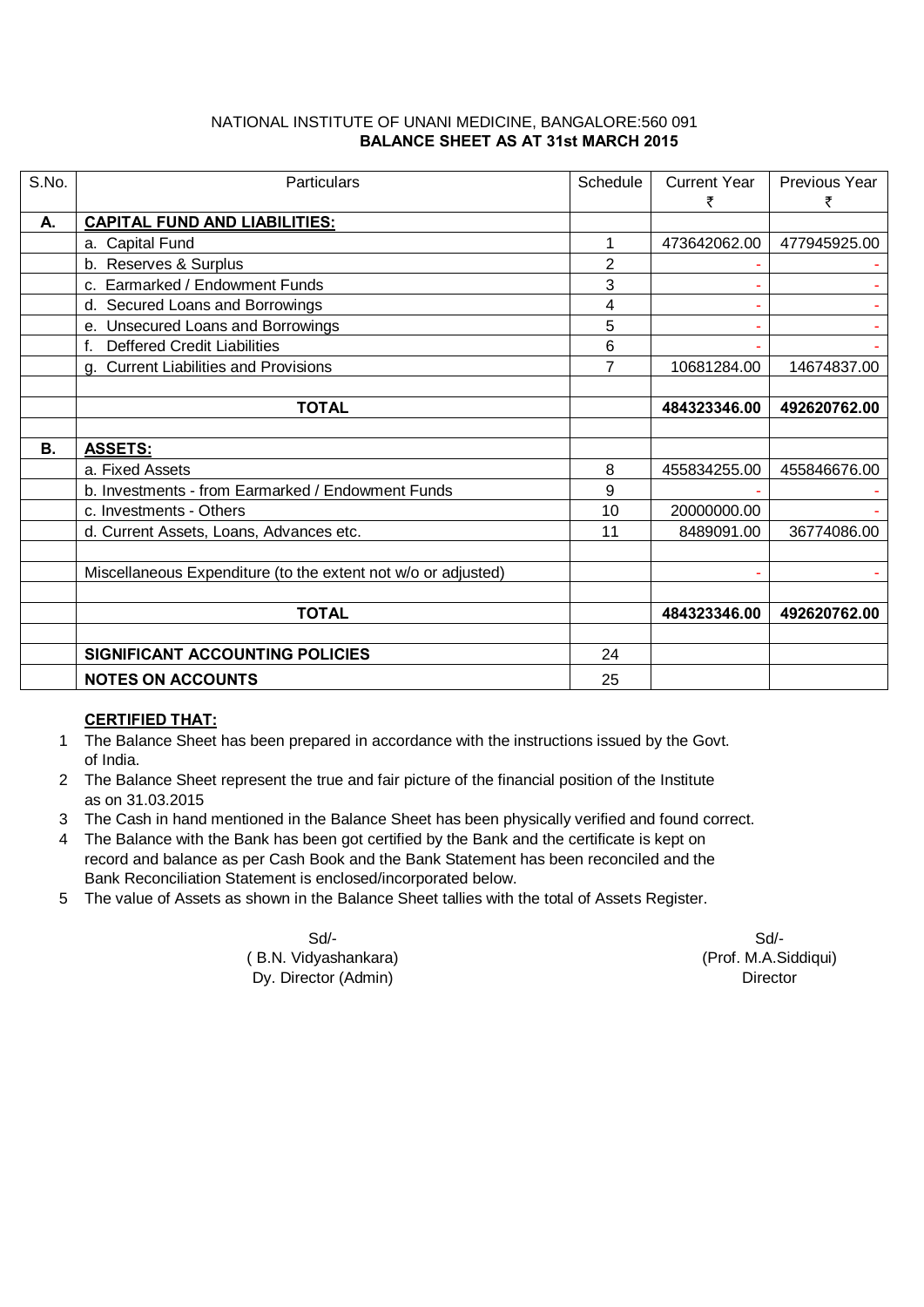## NATIONAL INSTITUTE OF UNANI MEDICINE, BANGALORE:560 091 **INCOME AND EXPENDITURE ACCOUNT FOR THE PERIOD/YEAR ENDED 31.03.2015**

| S.No           |                                            | Schedul |                     |               |
|----------------|--------------------------------------------|---------|---------------------|---------------|
|                | <b>PARTICULARS</b>                         | e       | <b>Current Year</b> | Previous Year |
|                |                                            |         | ₹                   | ₹             |
|                | <b>INCOME</b>                              |         |                     |               |
| $\mathbf{1}$   | Income from Sales / Services               | 12      | 3352677.00          | 2821324.00    |
|                |                                            |         | 160000000.0         | 225000000.0   |
| 2              | Grants/Subsidies                           | 13      | 0                   |               |
| 3              | Fees & Subscriptions                       | 14      | 3009968.00          | 2125268.00    |
| $\overline{4}$ | Income from Investments                    | 15      | 0.00                |               |
| 5              | Income from Royalty, Publications etc.,    | 16      | 0.00                | 4850.00       |
| 6              | <b>Interest Earned</b>                     | 17      | 2286775.00          | 2162649.00    |
| 7              | Other Income                               | 18      | 720418.00           | 614118.00     |
|                |                                            |         |                     |               |
|                |                                            |         | 169369838.0         | 232728209.0   |
|                | SUB-TOTAL(A)                               |         | 0                   | 0             |
|                | <b>EXPENDITURE</b>                         |         |                     |               |
| 1              | Stock of finished goods & work in progress | 19      | 4250680.00          | 3510616.00    |
|                |                                            |         | 121147275.0         | 100708351.0   |
| $\overline{2}$ | Establishment expenditure                  | 20      | 0                   |               |
| 3              | <b>Other Administrative Expenses</b>       | 21      | 36383734.00         | 32932204.00   |
| 4              | Expenditure on Grants, Subsidies etc.      | 22      |                     |               |
| 5              | Interest                                   | 23      |                     |               |
| 6              | Depreciation for the current year          | 8       | 11892012.00         | 11507785.00   |
|                |                                            |         |                     |               |
|                |                                            |         | 173673701.0         | 148658956.0   |
|                | SUB-TOTAL(B)                               |         | 0                   | 0             |
|                | Balance being excess of Income over        |         |                     |               |
|                | Expenditure (A-B)                          |         | -4303863.00         | 84069253.00   |
|                |                                            |         |                     |               |
|                | Prior period adjustments                   |         | 0.00                | 176300.00     |
|                |                                            |         |                     |               |
|                | Transfer to Special Reserve (Specify each) |         |                     |               |
|                |                                            |         |                     |               |
|                | Transfer to / from General Reserve         |         |                     |               |
|                |                                            |         |                     |               |
|                | <b>BALANCE BEING SURPLUS CARRIED TO</b>    |         | -4303863.00         | 84245553.00   |
|                | <b>CORPUS/CAPITAL FUND</b>                 |         |                     |               |

Sd/- Sd/- ( B.N. Vidyashankara) (Prof. M.A.Siddiqui)<br>Dy. Director (Admin) (Prof. M.A.Siddiqui) Dy. Director (Admin)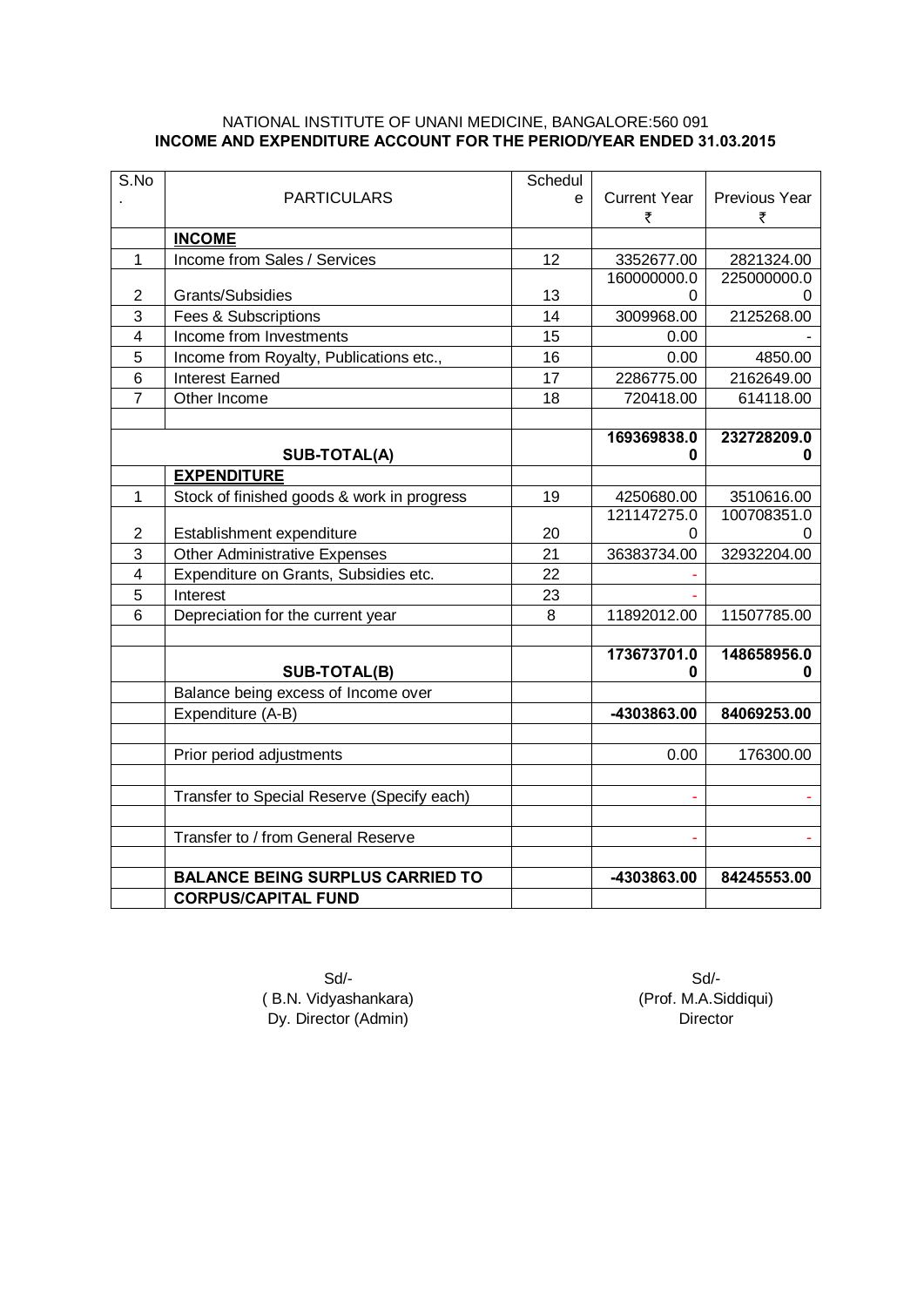## **NATIONAL INSTITUTE OF UNANI MEDICINE, BANGALORE RECEIPTS AND PAYMENTS ACCOUNT FOR THE PERIOD / YEAR ENDED 31.03.2015**

| $\overline{\mathbf{S}}$ | <b>RECEIPTS</b>                                     | <b>Current Year</b> | <b>Previous Year</b>   | SI.            | <b>PAYMENTS</b>                                                 | <b>Current Year</b> | <b>Previous Year</b> |
|-------------------------|-----------------------------------------------------|---------------------|------------------------|----------------|-----------------------------------------------------------------|---------------------|----------------------|
| No.                     |                                                     | ₹                   | ₹                      | No.            |                                                                 | ₹                   | ₹                    |
|                         |                                                     |                     |                        |                |                                                                 |                     |                      |
| $\mathbf{1}$            | OPENING BALANCE AS ON 01.04.2014<br>i. CASH IN HAND |                     |                        | $\mathbf{1}$   | <b>ESTABLISHMENT EXPENSES:</b>                                  | 120214052.80        | 100068600.00         |
|                         | ii. CASH AT BANK                                    | 32564851.93         | 55325.00<br>9796482.00 | $\overline{2}$ | <b>ADMINISTRATIVE EXPENSES</b>                                  |                     |                      |
|                         |                                                     |                     |                        |                |                                                                 |                     |                      |
|                         | iii. IMPREST.                                       | 30000.00            | 30000.00               |                |                                                                 |                     |                      |
|                         |                                                     |                     |                        |                | a) RECURRING EXPENDITURES:                                      | 41039773.00         | 35562242.00          |
| 2                       | <b>GRANTS IN AID RECEIVED FROM</b>                  |                     |                        |                |                                                                 |                     |                      |
|                         | <b>MINISTRY</b>                                     |                     |                        |                | b) Expenditure on Fixed Assets &<br>Capital                     |                     |                      |
|                         | - Govt of India                                     | 160000000.00        | 225000000.00           |                | Work in progress                                                |                     |                      |
|                         |                                                     |                     |                        |                | Purchase of Fixed Assets                                        | 13126862.00         | 3851835.00           |
| 3                       | <b>GRANTS RECEIVED FROM MINISTRY</b>                |                     |                        |                | payment towards construction works.                             |                     | 70000000.00          |
|                         | FOR OTHER PURPOSES:                                 |                     |                        |                |                                                                 |                     |                      |
|                         | - ROTP/CME programme                                | 1900000.00          |                        | 3              | Payments made against various projects                          |                     |                      |
|                         |                                                     |                     |                        |                | i. ROTP/CME Programme                                           | 1900000.00          |                      |
| $\overline{4}$          | <b>INTEREST RECEIVED ON</b>                         |                     |                        |                |                                                                 |                     |                      |
|                         | i. SB Account                                       | 563626.00           | 221753.00              |                |                                                                 |                     |                      |
|                         | ii. Deposits                                        | 1647739.45          | 1925716.00             | $\overline{4}$ | <b>Loans &amp; Advances:</b>                                    |                     |                      |
|                         |                                                     |                     |                        |                | a) Interest Bearing Advances:                                   |                     |                      |
|                         |                                                     |                     |                        |                | i. Conveyance Advance/ Computer                                 |                     |                      |
| 5                       | <b>INTERNAL RECEIPTS:</b>                           |                     |                        |                | advance                                                         | 150000.00           | 150000.00            |
|                         | i. NIUM fees                                        | 1098500.00          | 593980.00              |                | ii. Other Advances                                              |                     |                      |
|                         | ii. Hostel fees                                     | 1159045.00          | 763678.00              |                |                                                                 |                     |                      |
|                         | iii. OPD Registration fees/ Hospital                |                     |                        |                |                                                                 |                     |                      |
|                         | receipts                                            | 3305380.00          | 2783064.00             |                | b) Non-Interest Bearing Advances:                               |                     |                      |
|                         | iv. PGET Fees                                       | 743085.00           | 573410.00              |                | i. Festival Advance                                             | 130875.00           | 112500.00            |
|                         | v. Licence fee recovery                             | 122619.00           | 242435.00              |                | ii. Travelling/LTC Advance                                      | 1863725.00          | 1720678.00           |
|                         | vi. Electricity & Water charges recovery            | 180331.00           |                        |                | iii. Other Advances & ROTP                                      | 3345829.00          | 1330135.00           |
|                         | vii. Sale of Tender Form                            | 57000.00            | 8000.00                |                |                                                                 |                     |                      |
|                         | viii. Sale of Journals                              | 600.00              |                        |                | c) other advance                                                |                     |                      |
|                         | ix. Xerox Charges received from Library             |                     |                        |                |                                                                 |                     |                      |
|                         | section                                             | 20608.00            | 13800.00               |                | i. Advance paid to suppliers                                    |                     |                      |
|                         | x. Sale of Scrap /old news papers /x-               |                     |                        |                |                                                                 |                     |                      |
|                         | ray sol.                                            | 47487.00            | 1440.00                |                | ii. Advance towards ROTP                                        |                     |                      |
|                         | xi. Rent received - Canteen                         | 55000.00            | 95640.00               |                |                                                                 |                     |                      |
|                         | xii. Rent received from guest house                 | 196526.00           | 3500.00                | 5              | <b>Deposit with Construction Agency:</b>                        |                     |                      |
|                         | xiii. Interest on advances                          | 11934.00            | 34985.00               |                | - towards Construction Works                                    | 4468056.00          | $\blacksquare$       |
|                         | xiv. Reg. fees for conducting workshop              | 8000.00             | 192700.00              |                |                                                                 |                     |                      |
|                         | xv. Others                                          | 96666.00            | 10108.00               | 6              | <b>Earnest Money/Security Deposit/Caution</b><br><b>Deposit</b> |                     |                      |
|                         |                                                     |                     |                        |                | Refunded to Contractors/Suppliers(Liability)<br>i.              | 175000.00           | 250000.00            |
|                         |                                                     |                     |                        |                | ii Paid to Elec.Board/Telephone Dept/ others                    |                     |                      |
| 6                       | <b>CAUTION DEPOSIT</b>                              |                     |                        |                | (Assets)                                                        |                     |                      |
|                         | i. Academic & Libarary                              | 53000.00            | 28700.00               |                | iii Refund of caution deposit                                   | 21000.00            | 18900.00             |
|                         | ii.Hostel                                           | 24000.00            | 17500.00               |                | iv Refund of Hostel Deposit                                     | 14000.00            | 12500.00             |
|                         | iii. PhD. Scholars                                  | 6000.00             |                        |                |                                                                 |                     |                      |
|                         |                                                     |                     |                        |                |                                                                 |                     |                      |
|                         | <b>Total</b>                                        | 203891998.38        | 242392216.00           |                | Total                                                           | 186449172.80        | 213077390.00         |